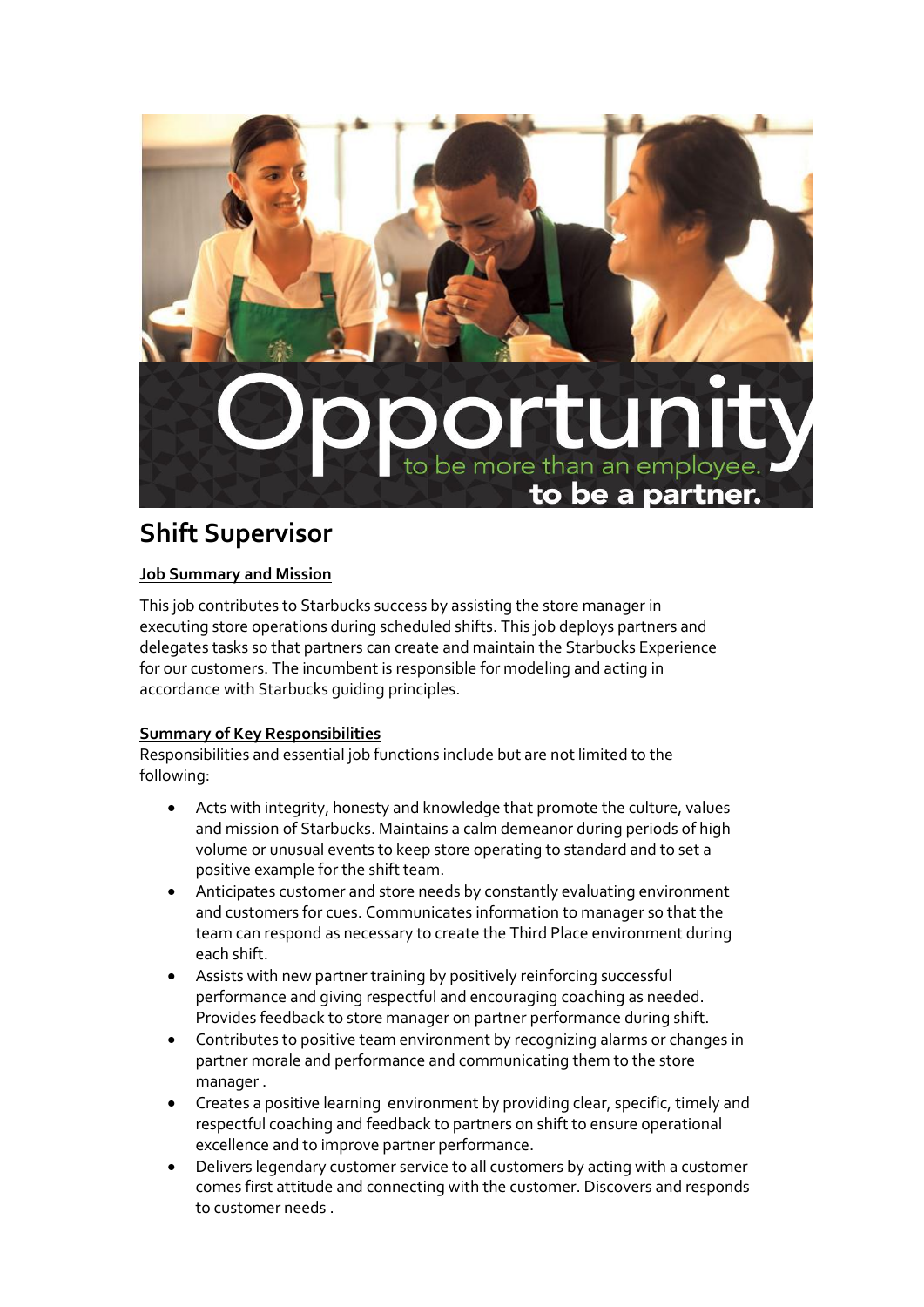- Develops positive relationships with shift team by understanding and addressing individual motivation, needs and concerns.
- Executes store operations during scheduled shifts. Organizes opening and closing duties as assigned.
- Follws Starbucks operational policies and procedures, including those for cash handling and safety and security, to ensure the safety of all partners during each shift.
- Follows all cash management and cash register policies and ensures proper cash management practices are followed by shift team.
- Follows up with baristas during the shift to ensure the delivery of legendary customer service for all customers.
- Maintains regular and consistent attendance and punctuality.
- Provides quality beverages, whole bean, and food products consistently for all customers by adhering to all recipe and presentation standards. Follows health, safety and sanitation guidelines for all products.

### **Summary of Experience**

Customer service experience in a retail or restaurant environment 1 year

#### **Required Knowledge, Skills and Abilities**

- Ability to direct the work of others
- Ability to learn quickly
- **•** Effective oral communication skills
- Knowledge of the retail environment
- Strong interpersonal skills
- Ability to work as part of a team
- Ability to build relationships